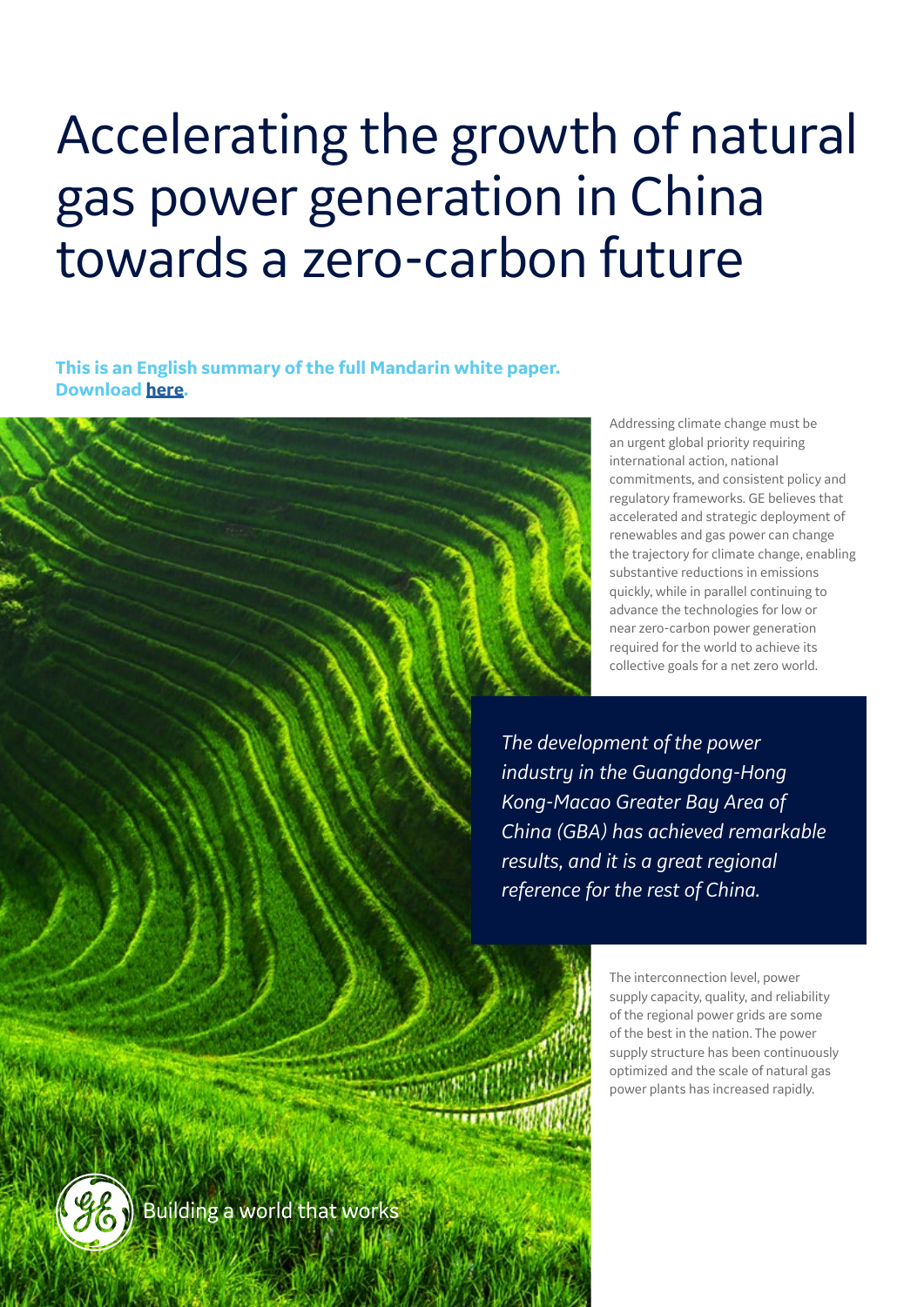#### P O W E R I N D U S T R Y R E F O R M UNDER THE GOAL OF CARBON NEUTRALITY

China is a major power producer and consumer, and the first developing country to set a carbon neutrality target. With the goal of reaching peak CO $_{\textrm{\tiny{2}}}$  emissions in 2030 and carbon neutrality in 2060, China plans to construct 1,200 gigawatts (GW) of wind and photovoltaic power. China is accelerating the construction of a modern power system to achieve a rapid and indepth transformation. Although thermal power still plays a dominant role in China's power generation mix, its growth in terms of installed capacity and generation is slowing, and its share of the overall mix is declining relative to renewables. Due to the intermittency of renewables, the grid requires both highly flexible and stable baseload power to ensure stability of the power grid.

In 2020, China's installed power generation capacity reached 2,200 GW, which is a yearon-year growth of 9.5%. Thermal power generation capacity reached 1,245 GW, or 57% of total capacity and year-on-year growth of 4.7%. Coal represented 1,079 GW of thermal installed capacity, or 49% of the total with 3.8% year-on-year growth. Gas power installed capacity was 98 GW, an increase of 8.6% year-on-year, and it made up 4.5% of total installed capacity.

#### D E V E L O P M E N T S T A T U S AND PROSPECTS FOR N A T U R A L G A S P O W E R GENERATION IN CHINA



**FIGURE 1:** 2011-2020 China capacity and production<sup>1</sup>









## *CHINA'S NATURAL GAS POWER GENERATION IS IN A PERIOD OF RAPID DEVELOPMENT.*

As one of the primary uses of natural gas in China, power generation is experiencing significant development opportunities. Since July 2014, the National Development and Reform Commission (NDRC) has successively issued a series of relevant policies to encourage and promote the development of natural gas power generation. In June 2017, the Opinions on Accelerating the Utilization of Natural Gas issued by the NDRC proposed to promote natural gas as a key part of China's modern clean energy system. Meanwhile, reform and development of the natural gas power generation industry are also advancing. During the 13th Five-year Plan period, China's natural gas power generation increased by 9.7% annually. As of June 2021 in China, the installed capacity of gas-fired power generation with an output greater than or equal to 6 MW reached 106 GW. With the large-scale development and utilization of China's natural gas resources, the national "West East Gas Pipeline Project", offshore natural gas development

*\*Decarbonization in this paper is intended to mean the reduction of carbon emissions on a kilogram per megawatt hour basis.*

and the introduction of foreign liquefied natural gas, supply is easing, and with the acceleration of market-oriented reform, the cost of gas power will gradually decline. On one hand, natural gas power generation will continue to replace coal power and support China's overall decarbonization\* and environmental strategies. On the other hand, flexible and efficient distributed energy projects of natural gas will provide reliable power supply to areas such as industrial parks, logistics parks, tourism service areas, large commercial facilities, transportation hubs, schools, hospitals—where uninterrupted electricity is paramount. Furthermore, the country is encouraging the development of multienergy complementary distributed energy projects combining natural gas with wind power, photovoltaic power generation, and other renewable energy.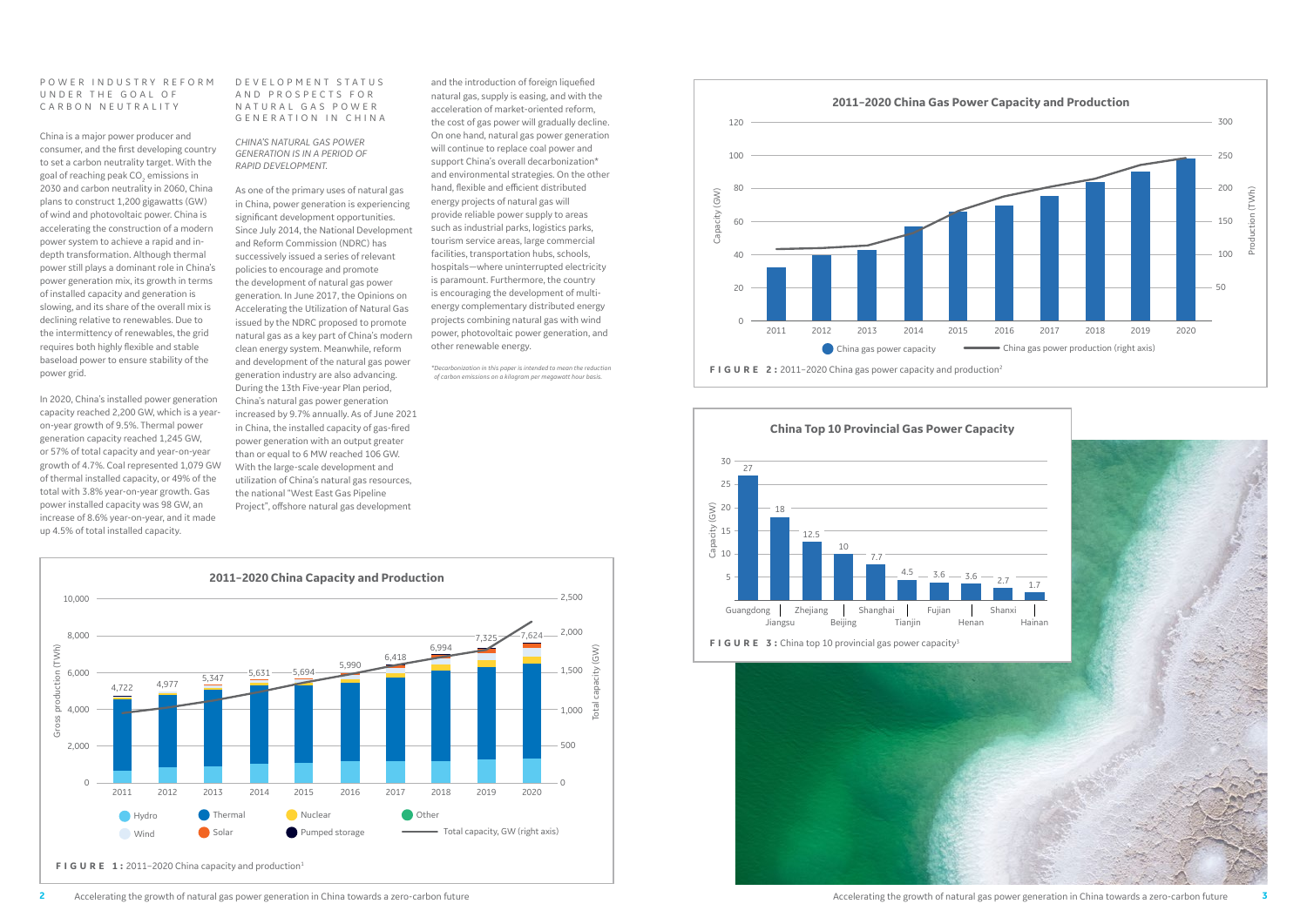#### *CHINA'S NATURAL GAS SUPPLY HAS ACHIEVED STABLE SUPPLY THROUGH MULTIPLE CHANNELS*

The country continues to build a safe, reliable, flexible, and resilient natural gas industry and supply chain, and has actively participated in the international natural gas market. China's recoverable natural gas resources are  $85.4 \times 10^{12}$ m<sup>3</sup>, ranking second in the world.<sup>4</sup> During the 13th Five-year Plan period, China's natural gas supply increased more than 10 billion cubic meters (bcm), with the average annual growth rate exceeding 7.4%.<sup>5</sup> According to the latest statistics of the International Energy Agency (IEA) in 2021, China's natural gas production ranks fourth in the world. During the 13th Five-year Plan period, China made efforts in exploration and production domestically and continued to increase the scale of imported natural gas including LNG in order to establish a stable foundation for gas power development.

#### **THE 14TH FIVE-YEAR PLAN PERIOD WILL BE A STRATEGIC "WINDOW PERIOD" FOR THE DEVELOPMENT OF THE GAS POWER INDUSTRY**

It is estimated that by 2025, China's installed capacity of gas power generation will exceed 150 GW, accounting for about 6% of the total installed power generation capacity. According to the "China Natural Gas Development Report (2021)" which was issued by the National Energy Administration, State Council and





Ministry of Natural Resources, natural gas consumption will reach 430–450 bcm in 2025, and 550–600 bcm in 2030. After that, natural gas consumption will grow steadily and sustainably, and stabilize around 2040. Compared with the development path of the natural gas industry in developed countries, the main driving force for consumption growth comes from power generation. At the beginning of 2021, the installed capacity of gas power generation in China exceeded 100 GW, accounting for 4.5% of the total installed capacity of power generation, far below the global average 23.4%.

## EXPLORATION AND A P P L I C A T I O N O F G A S POWER ZERO CARBON TECHNOLOGY

Natural gas power generation is the lowest carbon emitting fossil fuel. At the same time, it has flexible operation and fast startup characteristics. It can generate power for base load or for peaking operation. In addition, judging from the country's positioning and demand for gas power in building a new power system, gas power is not only an important component to replace coal power to reduce carbon emissions (as is the case with international experience), but also to support the flexibility and safety of the power grid after the increase in the proportion of renewable energy.

For now, the proportion of flexible power supply is low in China. Flexible and dispatchable power sources such as pumped storage and gas-fired power generation account for only 6% of the total, so, there is an urgent need for gas power with high efficiency, low emissions, and strong flexibility.

- Hydrogen fuel has wide flammability limits, and the maximum variation range of Wobbe index can be up to +/-15%. This will enable the same burner to burn both pure methane and pure hydrogen.
- High premixing efficiency. Compared with the previous combustors, the DLN2.6e adopts a small-size nozzle which can not only achieve sufficient premixing, but also support fast fuel speed. When the fuel speed is faster than the combustion speed,
- Strong  $NO<sub>x</sub>$  emission control capability. The small-size nozzle is adopted for ensuring sufficient premixing. The burner is integrated with the transition section to reduce the retention time of high-temperature flue gas, and staged combustion is adopted to make the high flame temperature area more uniform, reducing NO<sub>x</sub> emissions.



#### *REFORM IS ADVANCING THE SUSTAINABLE DEVELOPMENT OF THE GAS POWER INDUSTRY*

Both upstream and downstream industries involved in the gas power industry are in the process of advancing market-oriented reform. Only by continuously advancing the reform of upstream natural gas and downstream power markets, establishing a fair, open, transparent, and orderly market environment, and improving the market-oriented mechanism of gas power linkage and power ancillary services can the gas power industry achieve sustainable development. In addition, the continuous maturity and growth of a carbon trading market will also provide a powerful external development environment for the development of the gas power industry. All parties in the upstream, midstream, and downstream segments of the natural gas industry should strengthen cooperation, develop collaboratively, build a good industrial ecosystem, and jointly promote the health and stability of the industry. The implementation of vertical integration in the natural gas industry can improve the efficiency and competitiveness of the entire industry chain, thereby realizing coordinated and sustainable development of the industry and contributing to the coordinated emissions reductions of upstream and downstream.

Zero carbon emission technology is an important technical choice for the future development of natural gas power generation. The breakthrough of zero carbon technology can create new opportunities for the development of the natural gas power generation industry. Carbon capture, utilization, and storage (CCUS) technology can either permanently store  $\mathrm{CO}_2$  or make it available for use in various fields. In recent years, hydrogen as a fuel has become a research hotspot. Hydrogen can be blended with natural gas to improve the combustion efficiency of gas turbines while helping to protect the environment. It is one of the key paths for gas power to achieve near-zero carbon emissions in the future. Gas turbines have been operating on high hydrogen/low heating value gases for decades. At present, the most advanced HA-class gas turbine can burn natural gas mixed with up to 50% hydrogen by volume, and it is expected to achieve 100% hydrogen combustion capability in approximately the next decade.

Based on the above inherent characteristics of hydrogen, the DLN2.6e combustor in GE's H-class gas turbine uses micromixer premixed combustion technology, which was developed by GE and the United States Department of Energy in 2005. Figure 5 is a cross-sectional view of GE's DLN2.6e combustor. The gray and white tube bundle part is the advanced premixer, and the red part is the shell of the premixer. The

nozzles for axial fuel staged combustion are distributed at the upper and lower parts of the integral part of the transition section of the combustion cylinder. The rear half of the integral part is connected with the inlet of the stage 1 nozzle. The compressor exhaust countercurrent surrounds the entire combustion chamber. The air countercurrent enters the burner end cover, and then goes into the premixing tube bundle, which is uniformly mixed with the fuel in the outer cavity of the tube bundle after passing through the micropore of the tube wall.

# *THIS DESIGN CAN SOLVE SOME PROBLEMS OF HYDROGEN FUEL*

damaging flashback can be avoided.

*In terms of hydrogen blended combustion, GE currently has more than 100 gas turbines operating for more than 8 million hours.*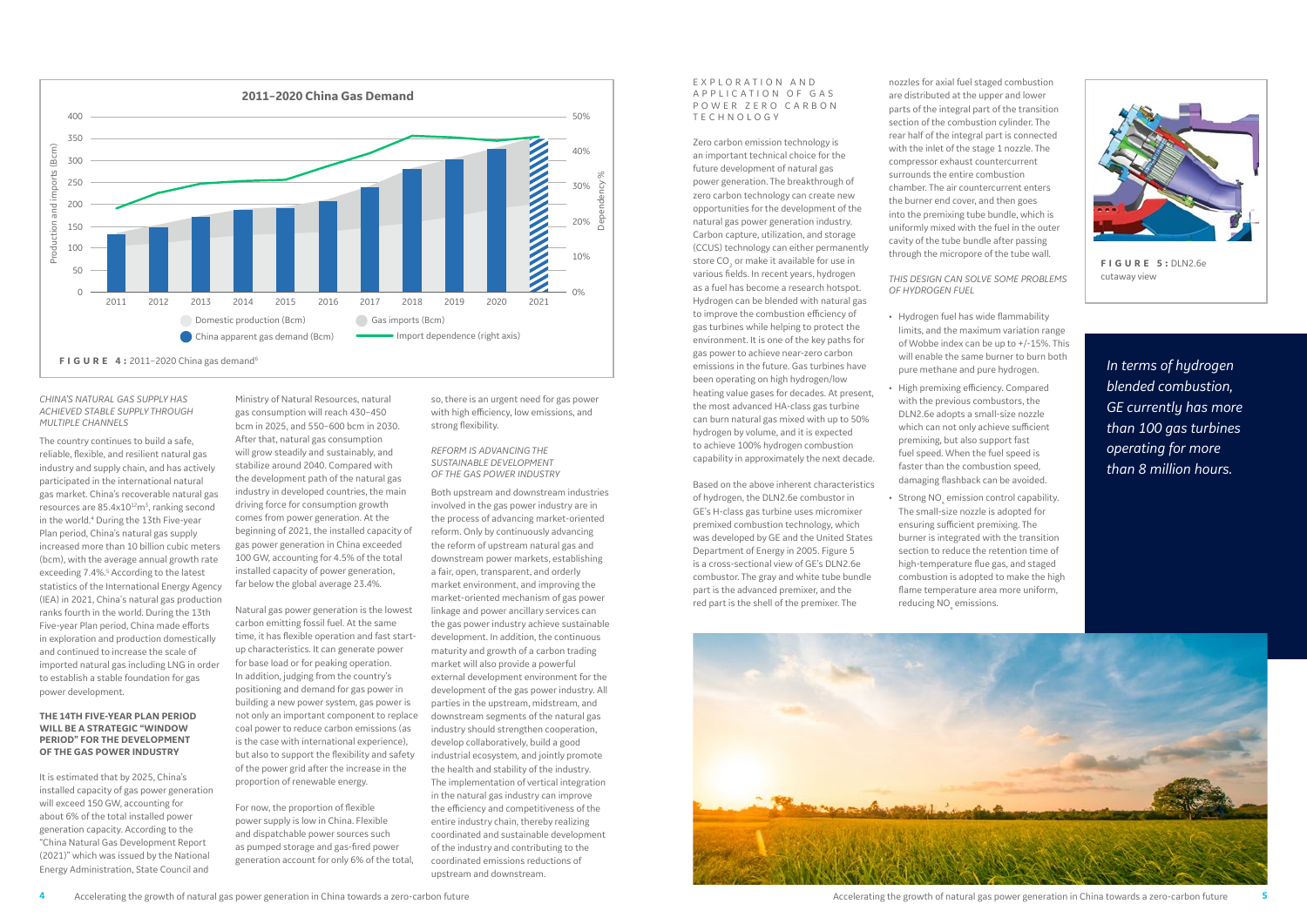*The development of the power industry in the Guangdong-Hong Kong-Macao Greater Bay Area (GBA) has achieved remarkable results. The interconnection level, power supply capacity, quality, and reliability of the regional power grids are leading in the country. The power supply structure has been continuously optimized and the scale of natural gas power plants has increased rapidly, accounting for about 29% of the total installed capacity of gas power in China. Guangdong Province also has the highest installed capacity of gas power in the country. The GBA is a great reference for the rest of China.*



**FIGURE 6:** 2010–2019 Greater Bay Area power capacity<sup>7</sup>

**Status of energy demand.** In the medium and long term, the economy and industrial structure of the Greater Bay Area will be deeply transformed to low-carbon and zero-carbon. The positive economic impact of new industries, new business forms, and new business models will be obvious. The proportion of the service industry and highend advanced manufacturing industries will rise, and enterprises with high energy consumption and high carbon footprints will gradually transfer outside the region. the contribution of greener technologies will increase, and energy efficiency will be significantly improved. The electrification level of the transportation industry, service industry and the residential sector will continue to increase and zero-carbon fuels such as hydrogen will become a new energy growth opportunity.



**Power supply.** The installed power generation capacity in the GBA will gradually increase, with the largest increase in the installed capacity of renewables and natural gas power generation. By 2025, the installed power capacity of the GBA will be close to 100 GW, of which gas power generation will account for about 46%; By 2035, it will reach 130 GW, of which installed capacity of gas power will reach more than 50 GW. Gas power's share of the total will drop to about 42% due to the significant increase in renewable energy installed capacity.

# **Decarbonized and environment**

**protection status.** In terms of environmental protection and carbon reduction, the proportion of non-fossil energy consumption in the GBA will gradually increase, and the proportion of electric energy in final energy consumption will steadily increase. It is estimated that the proportion of coal and non-fossil energy will be about 16% and 42%, respectively, by 2025 and will be further improved to 6% and 52% by 2035. The carbon emissions intensity will be decreased significantly, and total carbon emissions in the GBA are expected to peak around 2025.

## **The overall policy orientation of future gas power development in the GBA.**

As an important backbone of the power supply mix after the shutdown of coal power in the GBA, gas power will play an important role in balancing power supply with demand and ensuring the safety and stability of the grid in the GBA. Through coordinated layout with the provincial natural gas trunk pipeline network and LNG terminals, China will promote the construction of natural gas peak shaving power stations and carry out the preliminary work of gas power projects in combination with regional load growth and flexible peak shaving requirements. In key energy consuming areas and industrial parks, China will

actively develop natural gas distributed energy projects, promote regional combined cooling, heating, and power (CHP), reduce pressure on power grid transmission and power grid construction, and optimize and adjust the regional power supply structure and power grid operation stability.

# **The requirements of an intelligent power grid for the development of gas power in the future.** With the continuous

development of low-carbon power in the GBA, there is an urgent need for an intelligent power grid to comprehensively improve power supply reliability, power quality, and service level of the grid.

# **Development of gas power promoted by carbon trading and energy-consuming**

**trading.** In the future, the GBA will accelerate power market trading rules, accelerate the construction of a unified power market in the south, and establish a market platform for regional allocation of power resources. The improved power market will provide better guarantees and support for cleaner forms of power.

# **The policy on the price of gas power**

**in the future.** To promote a better development of gas power, Guangdong has released a series of policies including the Action Plan for Air Pollution Prevention

and Control in Guangdong Province (2014–2017) and the Implementation Plan for Fighting Air Pollution in the Guangdong Province (2018–2020). To address the price of electric power, it has issued the Notice of Guangdong Province Development and Reform Commission on the On-grid Electricity Price of Natural Gas Generating Units Exceeding the Limited Hours (YFGJGH [2021] No. 1007). The on-grid price of all types of units exceeding the limited annual utilization hours is uniformly 0.463 yuan per kWh. The on-grid price of natural gas power generation within the limited annual utilization hours is implemented for the power of all types of units, with about 0.3 yuan/kWh subsidized if the price is higher than coal power.

In addition, Guangdong Province has also issued policies on promoting the expanded utilization of natural gas and establishing and improving the production, supply, storage and marketing system of natural gas.

# **Security of future natural gas supply.**

The GBA lacks onshore natural gas resources and does not have natural gas production capacity. Natural gas is obtained mainly through international and domestic markets.

Considering the decision-making of the country and Guangdong Province to address the dual control constraints on energy consumption and vigorously promote carbon peaking and carbon neutrality, the future gas power development policy of the GBA will mainly focus on the following aspects: **first**, give full recognition to the peak shaving capability and dispatchability of large-scale and efficient gas power to meet the carbon peaking and carbon neutrality goals; **second**, promote the integrated development of gas power and renewable energy; **third**, ensure the safe and stable supply of natural gas and accelerate the construction of the natural gas pipeline network system in the GBA; and **fourth**, promote the linkage of gas prices and power prices, and ease the possible cost pressure of gas prices on natural gas power plants.